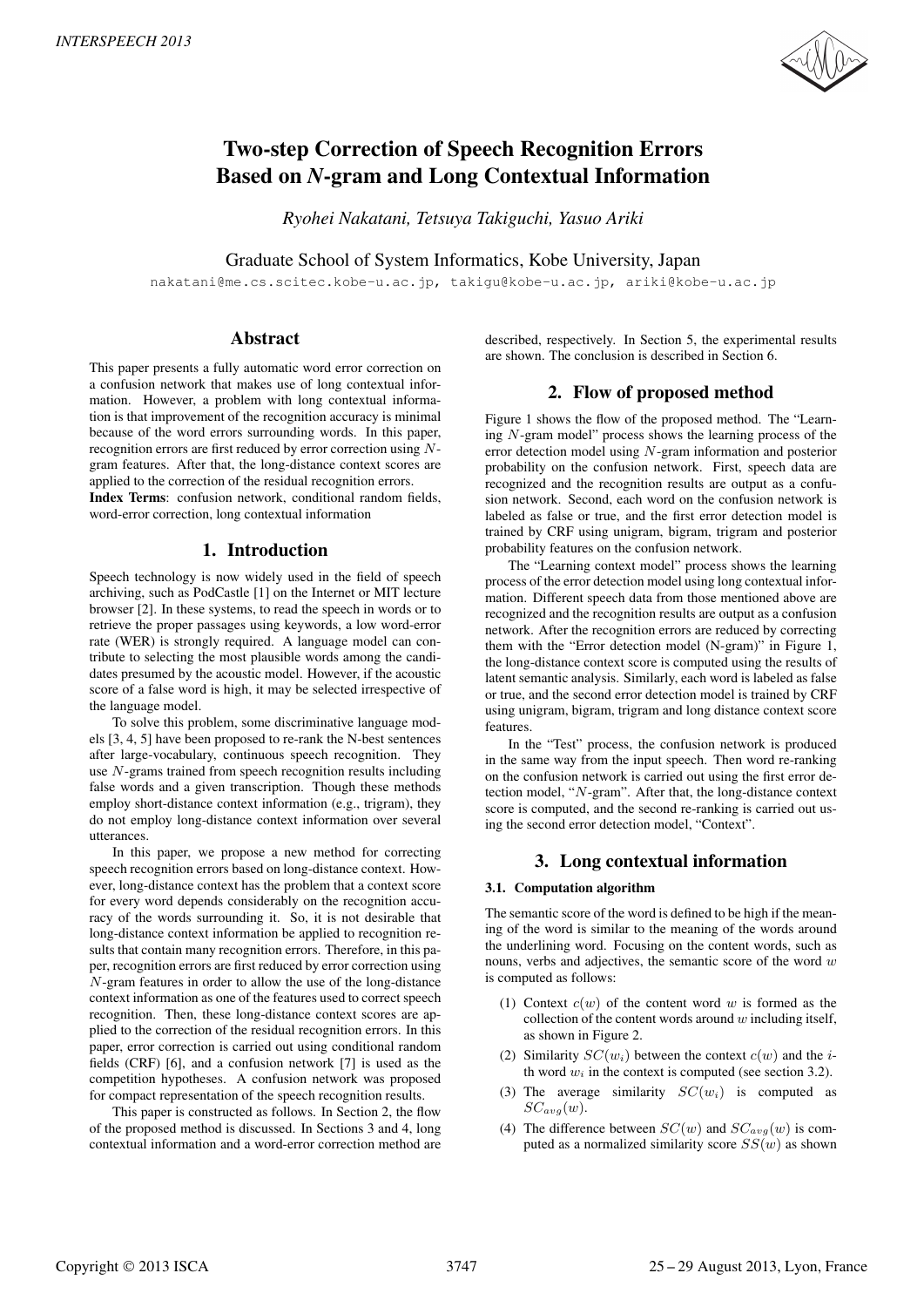

Figure 1: Flow of the proposed method

below;

$$
SS(w) = SC(w) - SC_{avg}(w)
$$
 (1)

The larger the value of  $SC(w)$  is, the more the word w is semantically similar to the context.  $SC(w)$  is subject to the context and the normalized similarity score  $SS(w)$  is stable.



Figure 2: Computation of semantic score

#### 3.2. Similarity between word and context

Similarity  $SC(w_i)$  between the context  $c(w)$  and the *i*-th word  $w_i$  in the context is computed by latent semantic analysis (LSA) [9]. After generating the document-word matrix  $W$  using  $tf$ -idf, it is factored using singular value decomposition (SVD) as follows;

$$
W \approx \hat{W} = USV^T \tag{2}
$$

Using the row vector  $u_i$  of the matrix U and the row vector  $v_j$  of the matrix V, the similarity  $sim(r_i, c_j)$  between the document  $c_i$  and the word  $r_i$  is computed as follows;

$$
sim(r_i, c_j) = \frac{u_i S v_j^T}{\| u_i S^{\frac{1}{2}} \| \| v_j S^{\frac{1}{2}} \|}
$$
 (3)

By replacing the document  $c_i$  with the context  $c(w)$  and word  $r_i$  with the *i*-th word  $w_i$  in the context, the similarity  $SC(w_i)$ between them is computed.

### 4. Error Correction

#### 4.1. Conditional Random Fields

Conditional Random Fields (CRF) is one of the discriminative language models. CRF processes a series of data, such as sentences, and is represented as the conditional probability distribution of output labels when input data are given. The model is trained from a series of data and labels. The series of labels that the model estimates are output when test data are given.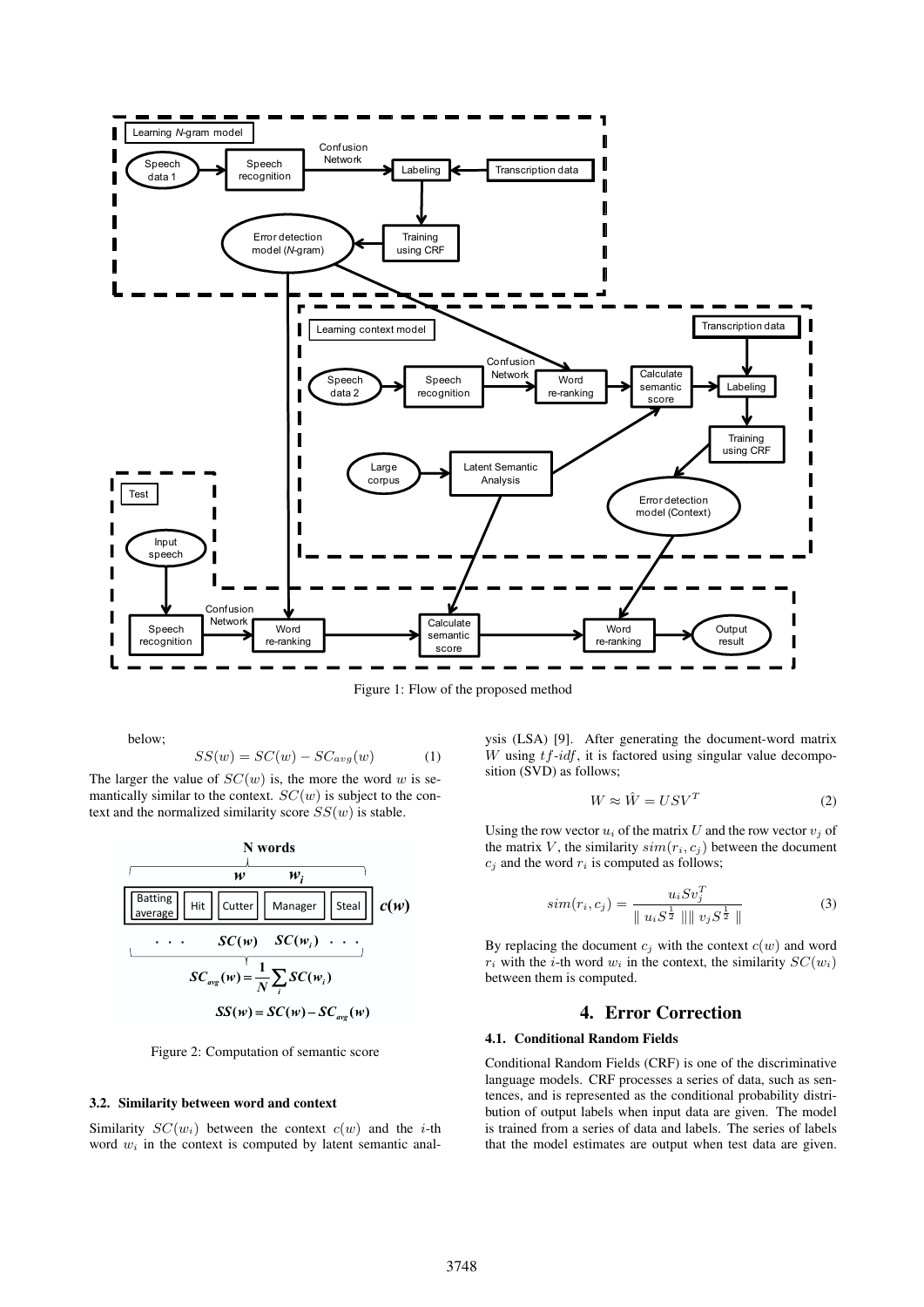

Figure 3: An example of a confusion network

Then, rather than labels optimizing individual data being assigned to each data, labels optimizing a series of data are assigned to them. In short, CRF can also learn the relationship between data.

In this paper, we use CRF to discriminate the unnatural  $N$ gram from the natural N-gram. In short, we use CRF to detect recognition errors. This kind of discriminative language model can be trained by incorporating the speech recognition results and the corresponding correct transcription. Discriminative language models, such as CRF, can detect unnatural N-grams and correct the false word to fit the natural  $N$ -gram.

In the case of CRF, the conditional probability distribution is defined as

$$
P(y \mid x) = \frac{1}{Z(x)} \exp(\sum_{a} \lambda_a f_a(y, x))
$$
 (4)

where x is a series of data and y denotes output labels.  $f_a$  denotes feature function and  $\lambda_a$  is the weight of  $f_a$ . Furthermore  $Z(x)$  is the partition function and defined as

$$
Z(x) = \sum_{y} \exp(\sum_{a} \lambda_a f_a(y, x)).
$$
 (5)

When training data  $(x_i, y_i)(1 \leq i \leq N)$  are given, the parameter  $\lambda_a$  is learned in order to maximize the log likelihood of formula (6)

$$
\mathcal{L} = \sum_{i=1}^{N} \log P(y_i \mid x_i). \tag{6}
$$

L-BFGS algorithm [8] is used as a learning algorithm.

In the discrimination process, the task is to compute optimum output labels  $\hat{y}$  for the given input data x by using the conditional probability distribution  $P(y|x)$  calculated in the learning process.  $\hat{y}$  can be computed as formula (7) by Viterbi algorithm.

$$
\hat{y} = \underset{y}{\operatorname{argmax}} P(y \mid x) \tag{7}
$$

#### 4.2. Confusion Network

The proposed system detects recognition errors by CRF, and corrects errors by replacing them with other competing hypotheses. We use the confusion network to represent competing hypotheses.

The confusion network is the compact representation of the speech recognition result. Fig. 3 shows the example of the confusion network generated from the speech "Watashi tachi wa (We are)" in Japanese. The transition network enclosed by the dotted line includes the competitive word candidates with the confidence score and is called the confusion set. In this figure, four confusion sets are depicted. The null transition shown by "-" indicates there is no candidate word.

Table 1: Speech analysis conditions and specifications of HMM

| Sampling frequency | $16$ kHz                |
|--------------------|-------------------------|
| Acoustic feature   | MFCC (25 dim.)          |
| Window type        | Hamming window          |
| Frame length       | $25 \text{ ms}$         |
| Frame shift length | $10 \text{ ms}$         |
| Acoustic model     | Triphone (3,000 states) |
| Number of mixtures | 16                      |
| State              | 5 states and 3 loops    |

#### 4.3. Error Correction Algorithm

In this paper, as mentioned above, recognition errors are corrected using CRF. Word-error correction can be achieved in the confusion set by selecting the word with the highest value of the following linear discriminant function. We use the best likelihood words in the confusion network, and the second one and third one as training data by CRF because the confusion network has many unique null transitions. If the confusion set has no third likelihood word, it is supplemented with the second one. Similarly, if it has no second likelihood word, it is supplemented with the first one. The features learned are mentioned in Section 5. After the learning process is finished, recognition errors are corrected using the algorithm below.

- (1) Convert syllable/word recognition of the test data into confusion network.
- (2) Extract the best likelihood words from the confusion network, and detect recognition error using CRF.
- (3) Check the confusion set in order of time series. The word identified as correct data is left unchanged. The word identified as a mis-recognition is replaced with the next likelihood word in the confusion set. After that, detect recognition error by CRF again.
- (4) Select the best likelihood word in the confusion set if the word identified as correct data does not exist.
- (5) Repeat processes (3) and (4) for all confusion sets in turn.
- (6) Repeat processes (2) to (5) for all confusion networks in turn.

Using this algorithm, CRF distinguishes correct words from mis-recognitions, and all the words identified as misrecognitions are corrected. Because word bigrams and trigrams are used as features by CRF, the correct or mis-recognized label of the word may change to the other when a proceeding word is corrected. This is the reason we mentioned "in order of time series" in the algorithm  $(3)$ .

# 5. Experiment

#### 5.1. Experimental Conditions

In order to generate the confusion network from speech data, we employed Julius-4.1.4. The acoustic model was trained using 953 lectures (male: 787 lectures, female: 166 lectures) from the CSJ speech database. Training specifications are shown in Table 1. The acoustic feature is MFCC (12 dim.) +  $\triangle$ MFCC (12 dim.) + log power. The language model was trained using 2,596 lectures from the CSJ transcription database. The total number of words is 6,671,844.